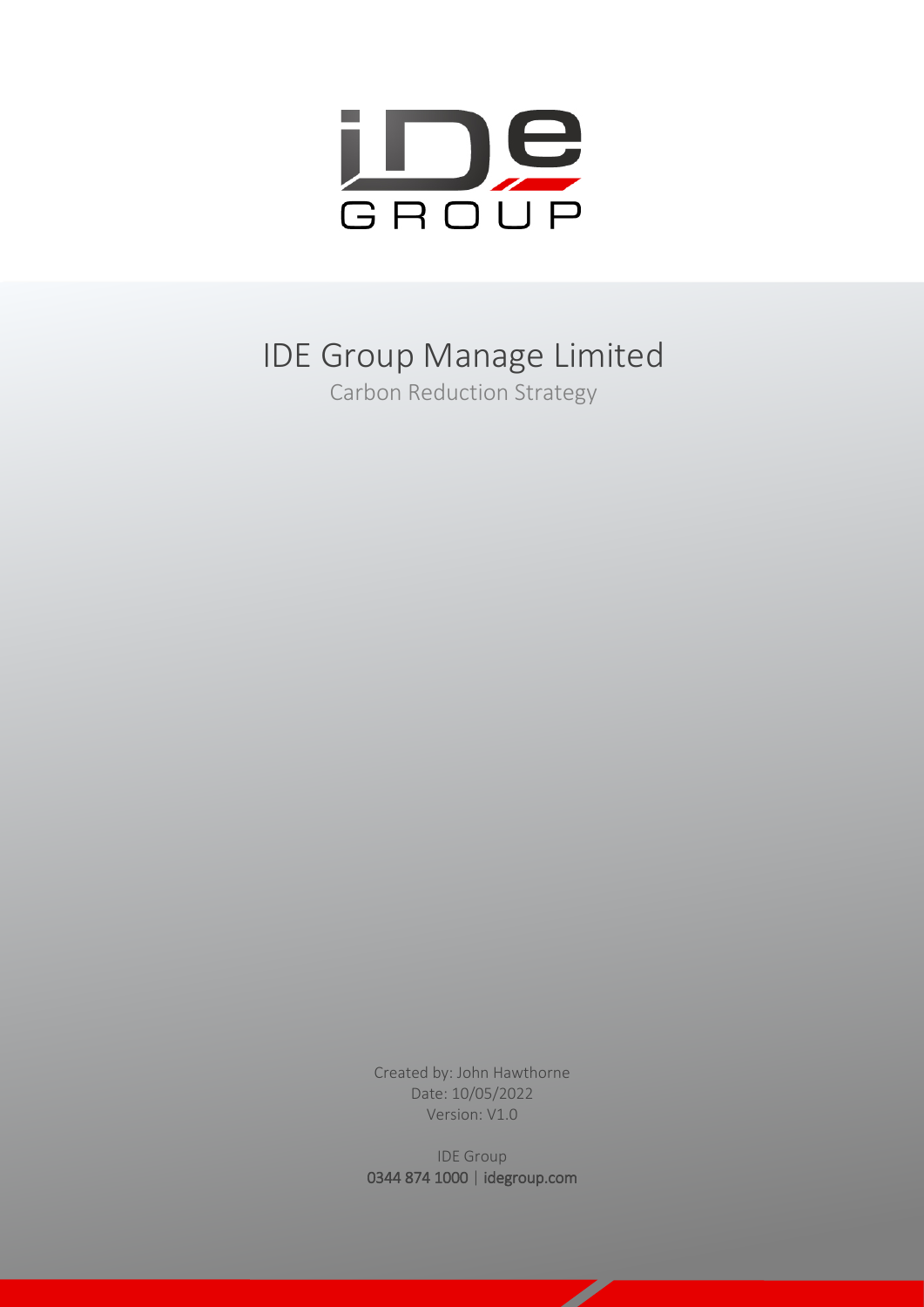# Contents

| 1.1 |  |  |  |
|-----|--|--|--|
| 1.2 |  |  |  |
| 1.3 |  |  |  |
| 1.4 |  |  |  |
| 1.5 |  |  |  |
|     |  |  |  |
|     |  |  |  |
|     |  |  |  |
|     |  |  |  |
|     |  |  |  |
|     |  |  |  |
| 1.6 |  |  |  |
| 1.7 |  |  |  |
| 1.8 |  |  |  |
| 1.9 |  |  |  |
|     |  |  |  |
|     |  |  |  |



 $\overline{\phantom{a}}$ z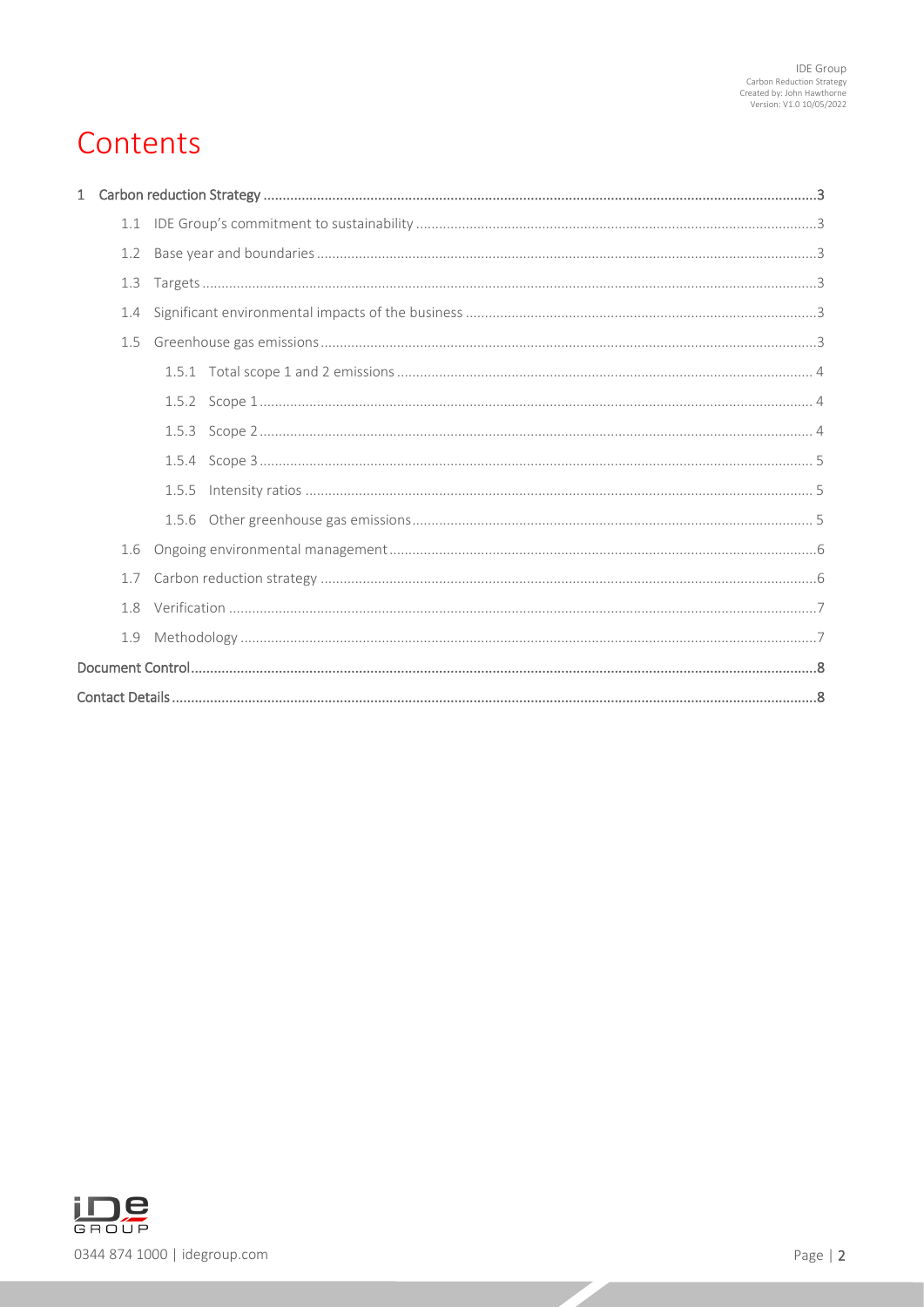# <span id="page-2-0"></span>1 Carbon reduction Strategy

## <span id="page-2-1"></span>1.1 IDE Group's commitment to sustainability

We at IDE Group are committed to reducing our impact on the environment in order to help safeguard our planet for future generations. We have committed to a well-below 2 degrees Celsius trajectory and to maintaining our scope 1 and scope 2 greenhouse gas emissions at a level 30% lower than in our base year of 2018. We are also investing in an environmental management system certified to ISO 14001 to ensure that we can monitor and manage our activities to meet our targets.

## <span id="page-2-2"></span>1.2 Base year and boundaries

This statement relates to the operations of IDE Group Manage Ltd. We have chosen 2018 as the baseline year for reducing our scope 1 and 2 emissions as this is the earliest year for which reliable data is available. It is important to note that these figures exclude companies which were formerly part of IDE Group (IDE Group Connect Ltd and 365ITMS Ltd) during this period. While some changes have occurred in IDE Group Manage since then (notably the closure of our former Croydon office), we have baselined our figures according to the Greenhouse Gas Protocol to ensure like-for-like comparability across the years.

## <span id="page-2-3"></span>1.3 Targets

In addition to committing to maintaining our scope 1 and 2 emissions at 30% less than they were in 2018, we will also work to reduce our overall greenhouse gas emissions (scopes 1, 2 and 3) by 2.5% every year from a 2021 baseline.

We have engaged with Science Based Targets (SBTi) to validate our 30% reduction target. SBTi has confirmed that our target of a 30% reduction from 2018 has been accepted and will be published on their website. They have undertaken due diligence on the 2018 information we provided and verified its accuracy. As the work we have done in the last few years has helped us achieve the 30% target already, we will now ensure that we maintain this lower level, as described in more detail below.

## <span id="page-2-4"></span>1.4 Significant environmental impacts of the business

As IDE Group's operations focus on supporting customers with their IT equipment, including through the asset lifecycle, our significant environmental aspects relate to a) the carbon footprint associated with equipment and engineers travelling to and from customer sites and b) the eventual disposal of IT equipment.

## <span id="page-2-5"></span>1.5 Greenhouse gas emissions

The overall carbon emissions for IDE Group in 2021 in scopes 1, 2 and 3 was 4684.7 tCO2e.

| Scope                    | tCO <sub>2</sub> e |  |
|--------------------------|--------------------|--|
| Scope 1                  | 61.76              |  |
| Scope 2 (Location-based) | 30.23              |  |
| Scope 3                  | 4592.73            |  |
| <b>TOTAL</b>             | 4684.72            |  |

*Table 1. Overall scope 1, 2 and 3 emissions for IDE Group.*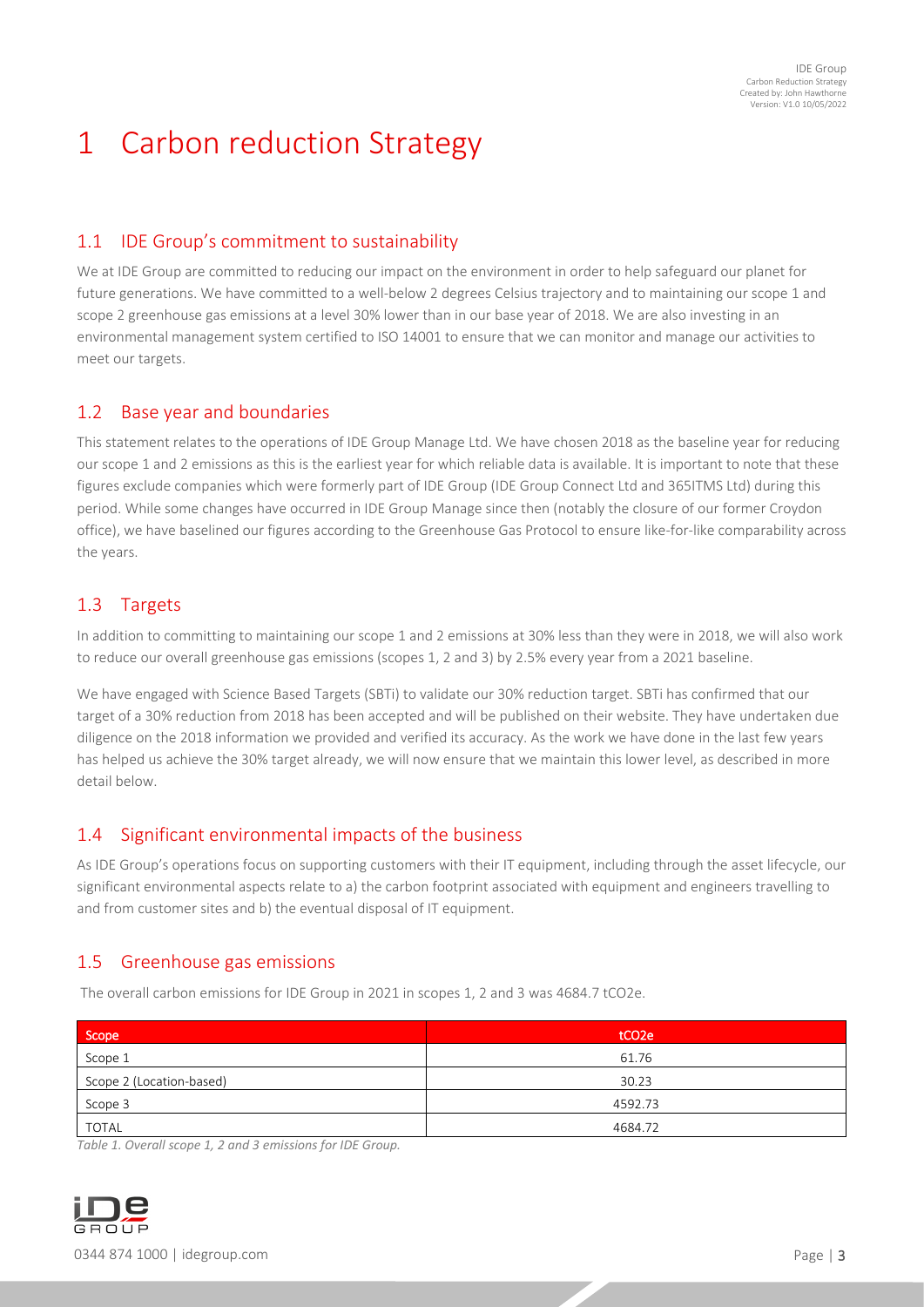

*footprint is dominated by the scope 3 emissions from our supply chain*

The following sections provide a breakdown of the emissions categories and where relevant a comparison with our 2018 figures.

## <span id="page-3-0"></span>1.5.1 Total scope 1 and 2 emissions

The total scope 1 and 2 emissions for IDE Group in our baseline year and 2021, using location-based reporting for scope 2, are as shown in the table below.

| Year | Total Scope 1&2 (tCO2e) |
|------|-------------------------|
| 2018 | 466.4                   |
| 2021 | 91.99                   |

*Table 2. 2021 Comparison of 2018 and 2021 scope 1&2 emissions*

The 2021 figure represents only 19.7% of the 2018 figure, due in large part to changes in the scope 1 emissions. It is clear that we have already met and exceeded our target of a 30% reduction in scope 1 and 2 emissions by 2030 and that, with good management, our emissions going forward should remain below the required level.

## <span id="page-3-1"></span>1.5.2 Scope 1

Our scope 1 emissions are generated by fuel from in-scope vehicles and a small amount of gas used to heat our operations centre in Dartford.

| Year | Scope 1 emissions (tCO2e)            |
|------|--------------------------------------|
| 2018 | 358.59                               |
| 2021 | $\overline{\phantom{a}}$<br>$\sim$ 1 |

*Table 3. Comparison of 2018 and 2021 scope 1 emissions*

The significant decrease in scope 1 emissions from our baseline year of 2018 has been driven primarily by a reduction in our vehicle fleet in this time. This has been partly due to our increased use of the 'rip and replace' asset support model and partly due to changes in the customer base. In the rip and replace model an entire laptop is shipped to replace a faulty one, thereby largely negating the travel associated with multiple engineer and parts journeys to resolve a customer issue. There has also been a reduction in the number of vehicles which fall into scope 1, with some moving into our grey fleet, which is reported under scope 3.

## <span id="page-3-2"></span>1.5.3 Scope 2

Scope 2 emissions are generated by purchased electricity for our Dartford site.

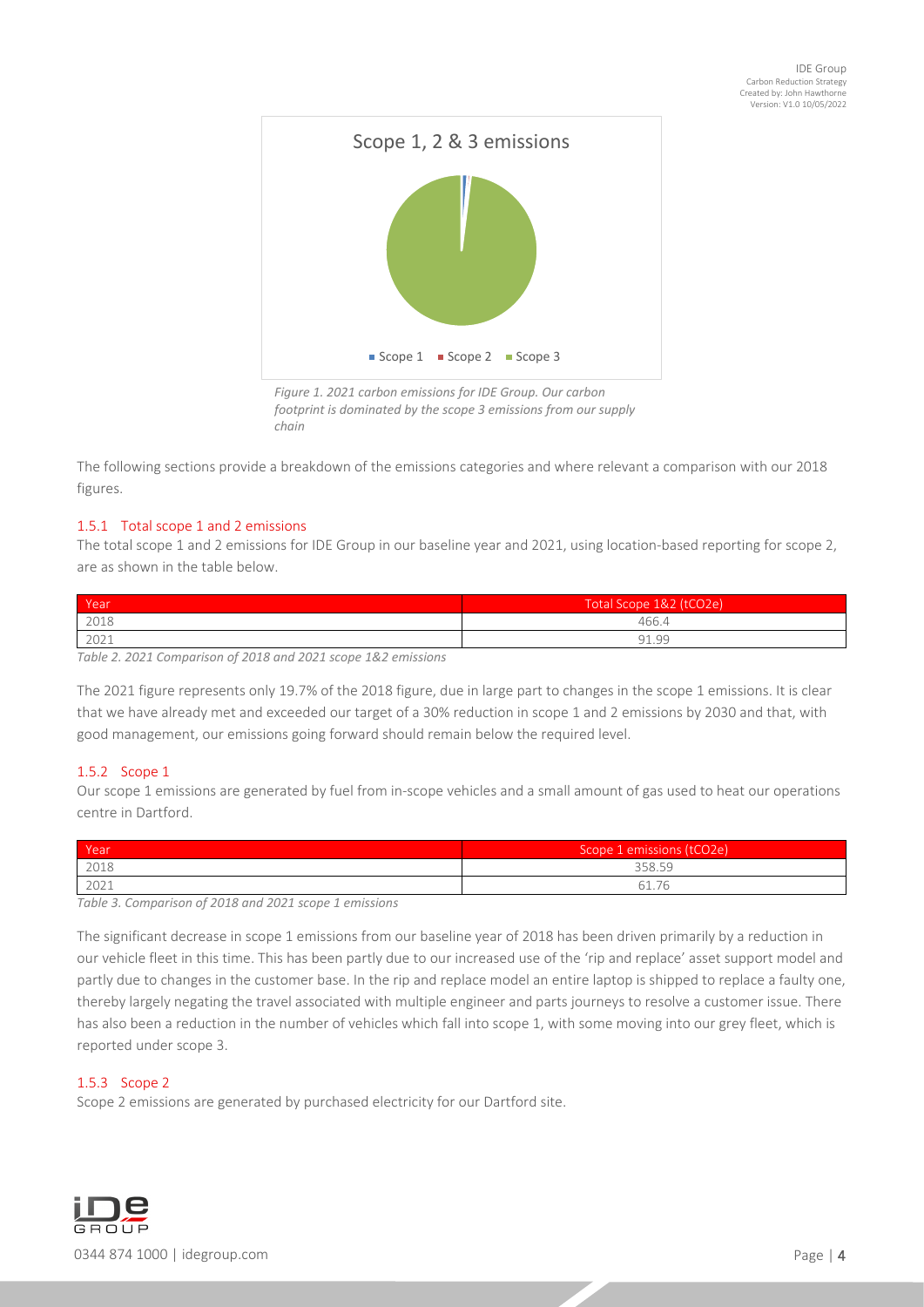| l Yeari | Scope 2 emissions (tCO2e)<br>Location based | Scope 2 emissions (tCO2e)<br>Market based |
|---------|---------------------------------------------|-------------------------------------------|
| 2018    | 107.8                                       | 94.9                                      |
| 2021    | 30.2                                        | つに つ                                      |

*Table 4. Comparison of 2018 and 2021 scope 2 emissions*

The reduction in scope 2 from 2018 to 2021 in the location-based column is due largely to the closure of our large suite of offices in Croydon and the closure of a smaller rented property in Bromley. Many formerly office-based staff are now primarily home-based, following the national trend of the pandemic. As of October 2021, we switched to 100% renewable electricity for the Dartford site, which means there will be no carbon emissions in 2022 in the market-based column.

## <span id="page-4-0"></span>1.5.4 Scope 3

Following the recommendations of the Greenhouse Gas Protocol, we have identified our key scope 3 emissions sources, along with those which are less significant but which we are including here for transparency and completeness. This report relates to emissions generated from January to December 2021, inclusive.

By far the largest source of scope 3 emissions is third party transport of assets to and from our Dartford site, which dwarfs all other categories. The next most significant is our business travel, which includes our grey fleet.

| Third party<br>freighting | <b>Business travel</b> | Waste from<br>customer assets | Internal IT waste | General waste | Electricity T&D |
|---------------------------|------------------------|-------------------------------|-------------------|---------------|-----------------|
| 4550.7                    |                        | 0.08                          | 0.02              | ว.43          |                 |

*Table 5. Scope 3 emissions. All figures in tCO2e*

#### <span id="page-4-1"></span>1.5.5 Intensity ratios

As a primarily people-based service operation, we have calculated intensity ratios using staff headcount to normalise the data.

| Year | Headcount | Scope 1 tCO2e       | Scope 1 intensity ratio |
|------|-----------|---------------------|-------------------------|
| 2018 | ヘフロ       | 358.59              | 0.956                   |
| 2021 | 165       | $-$<br>- 1<br>UI./U | 0.374                   |

*Table 6. Scope 1 intensity ratios*

The drop in intensity ratios in scope 1 is to be expected given the reduction in engineers traveling in vehicles and the other factors noted above for scope 1.

| Year | Headcount | Scope 2 tCO2e<br>(market-based) | Scope 2 intensity ratio |
|------|-----------|---------------------------------|-------------------------|
| 2018 |           | 94.9                            | 0.288                   |
| 2021 | 165       | 25.29                           | 0.183                   |

*Table 7. Scope 2 intensity ratios, using market-based figures*

Electricity is a smaller part of our energy portfolio than fuel and the slightly lower figure for 2021 primarily reflects the closure of the large Croydon office. As we are now using 100% renewable electricity, carbon in scope 2 as it applies to us will drop to zero this year.

#### <span id="page-4-2"></span>1.5.6 Other greenhouse gas emissions

The other greenhouse gas emissions for 2021 are shown in the table below, again calculated using the UK government's published conversion factors and guidance. The figures are shown here in Kg. Freighting dominates the picture as expected.

| Area         | kg CH <sub>4</sub> | kg N <sub>2</sub> O |
|--------------|--------------------|---------------------|
| Freighting   | 235.47             | 34379.23            |
| Company cars | 10.32              | 696.52              |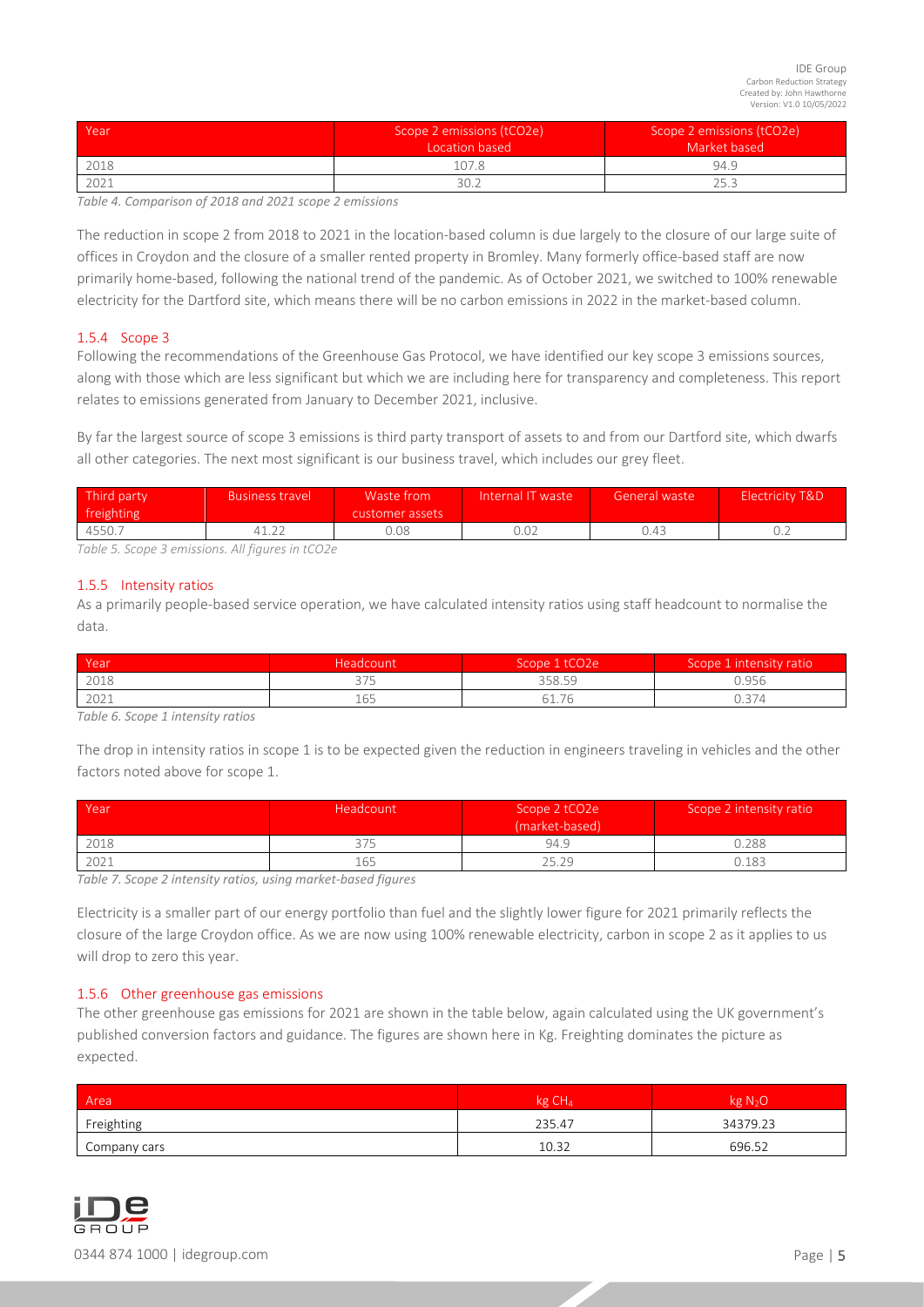| Other business travel | 6.44  | 448.12 |
|-----------------------|-------|--------|
| Electricity           | 95.29 | 163.18 |
| Electricity T&D       | 0.74  | 1.26   |
| Gas                   | 2.20  | 0.88   |

*Table 8. Other greenhouse gases*

## <span id="page-5-0"></span>1.6 Ongoing environmental management

We will manage all environmental aspects and impacts, including greenhouse gases, through our environmental management system, which will be certified to ISO 14001 soon.

## <span id="page-5-1"></span>1.7 Carbon reduction strategy

It is clear that the overwhelming majority of our carbon emissions come from transporting customer assets to and from our Dartford centre. While it is therefore key that we focus on this, these emissions are produced by third-party couriers and our leverage over them is limited. We will potentially have more options when it comes to the emissions over which we have more direct control. Our carbon reduction strategy, which aims to reduce overall emissions by 2.5% a year, is therefore as follows.

## *Freighting*

We are aware that our regular courier companies are already making progress towards using greener vehicles, including fully electric vans. We will explore whether this progress is sufficient to help with our reduction commitment and if not consider using other providers. We will also continue rolling out the 'rip and replace' model of customer support, potentially reducing the number of journeys that are required.

## *Company cars*

All company cars will be either fully electric or hybrid in the next few years as we have a Green Fleet policy in place. Where possible we will replace end-of-contract-term vehicles with greener alternatives and all company car drivers are being made aware of the importance of doing so. The majority of our vehicles are still diesel, so this will make a marked difference to our scope 1 emissions.

## *Other business travel*

We operate a grey fleet which produces around two-thirds as much carbon as our company cars. We are looking at restrictions on the vehicles that are allowed in the grey fleet, which will help with reducing scope 3 emissions.

## *Electricity*

While we are now on 100% renewable energy which will produce no carbon this year, we will continue to look for opportunities to reduce electricity usage as this is good business practice. We have recently changed all lightbulbs to LEDs, for example, and will look for similar opportunities for improvements.

## *Gas*

We will explore the options for using renewable gas with our supplier and potentially switch to a greener supply.

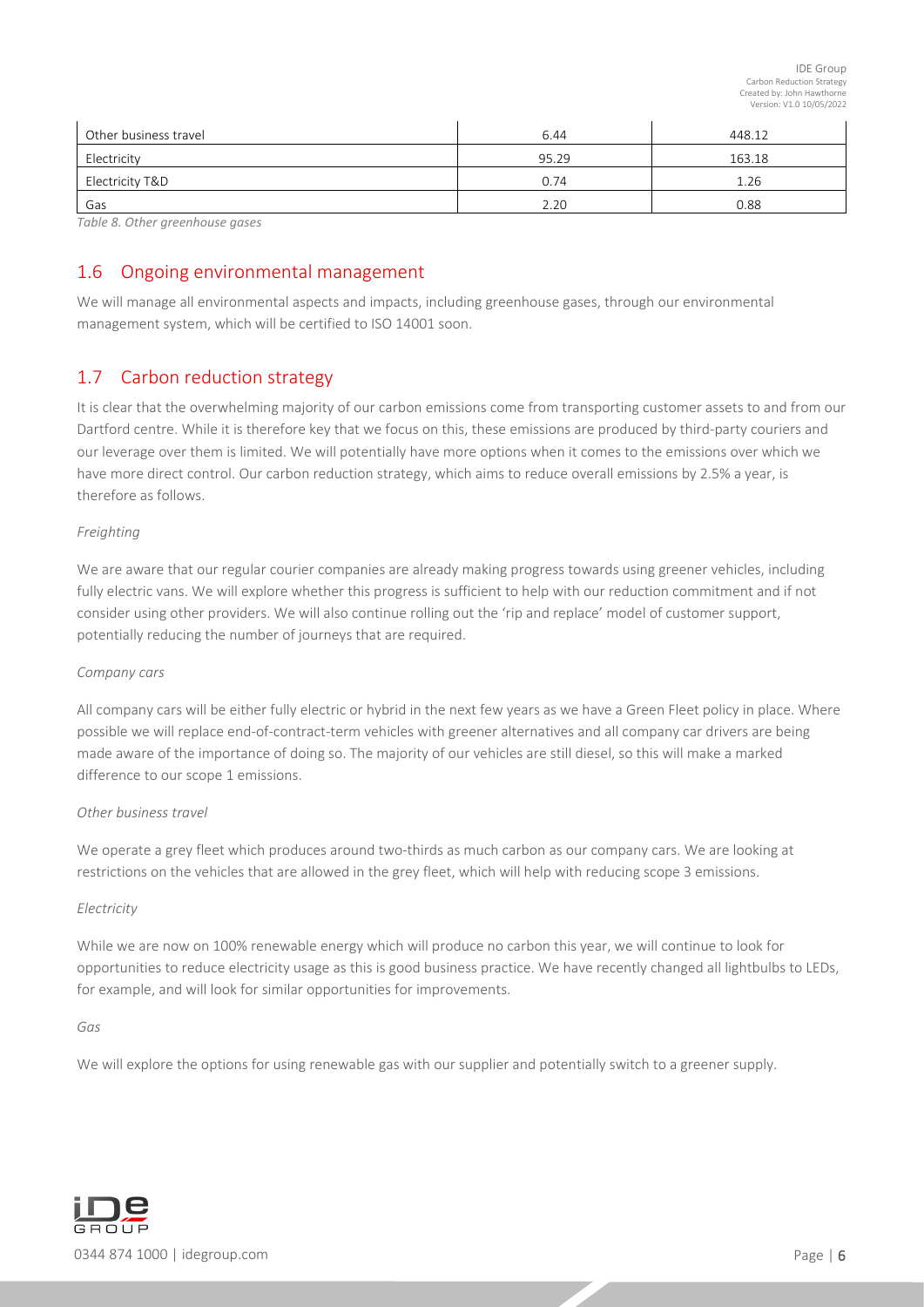#### *Waste*

A key variable in emissions from waste is the percentage of waste that can be reused, versus recycled or sent to landfill. We will explore whether the provider we are using is the most effective in this regard and whether more can be done, for example to increase the percentage of assets reused.

## *Supply chain*

We are strengthening our sustainable procurement practices in general to ensure that all our key suppliers share our environmental ethos and can demonstrate similar approaches to ourselves. We will assess each supplier to ensure that they are minimizing their (and by extension our) impact on the environment.

## <span id="page-6-0"></span>1.8 Verification

It is our intention that these figures are verified annually by an independent third party. SBTi have already verified that our 2018 data is accurate and is a suitable baseline for our target of reducing our scope 1 and 2 emissions by 30% by 2030. We will shortly be including ISO 14001 internal and external audits into our management system, which will ensure our management is under the appropriate level of scrutiny.

## <span id="page-6-1"></span>1.9 Methodology

The methodology used to produce the information in this report follows the best practice laid out in the Greenhouse Gas Protocol and the UK government's greenhouse gas conversion factors, as published and updated each year. Scope 1 and 2 emissions have been calculated from invoices, as have all areas of scope 3 emissions where possible. Third party freighting has been calculated based on the distance travelled for all transactions in and out of our Dartford base.